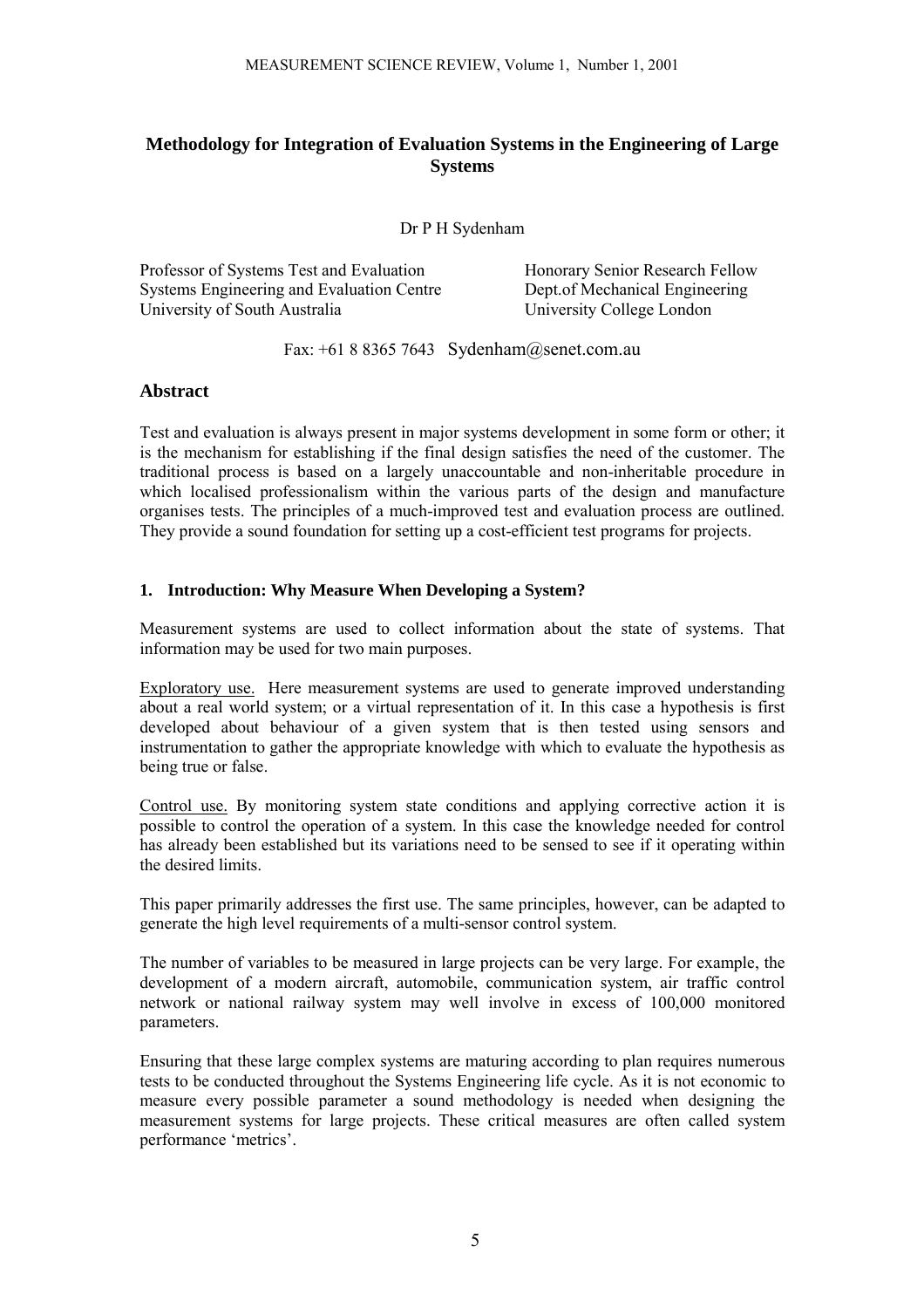The process by which technical performance risk can be monitored, and thus controlled, is generally referred to as 'test and evaluation' (T&E), see Reynolds (1996). It should be used alongside 'project management' (for control of time) and 'financial accounting' (for control of cost).

A scientifically based methodology is needed for setting up the test instrumentation and its sensors that leads, in an efficient and traceable manner, to the most effective tests that should be used in order to obtain satisfactory control of the development of system performance.

This paper sets down the principles and methodology by which large test systems should be created and how the test results should be used to conduct critical evaluations.

### **2. Efficient Design of Measurement Systems to Monitor Maturity of a Development**

### **2.1 Introduction**

As a system design is developed there will be many designers involved. Two different needs for measurement arise as a system is being developed:-

- T&E of the overall system in order to maintain control of the whole system performance
- Localised testing to maintain confidence that subsystems are developing satisfactorily from the standpoint of the localised quality of the engineering design and build process.

Metrics are developed to help ensure that the development work is correctly directed and is resulting in the right performance outcomes. Monitoring of the maturation of these metrics assists develop confidence that the project, as a whole, is maturing to plan.

This paper addresses the holistic T&E requirement for this, which is, more often than not, given too little attention as part of the overall planning process for the engineering of large systems.

## **2.1 A Suggested Planned T&E Process**

**Establish the Critical Issues**. The top down process begins by deciding those critical issues  $(CIs)$  that need to be met for overall satisfaction in achieving the outcomes desired  $-$  often called the 'showstoppers'.

These are found in User Needs Statements (variously called mission or vision statements, client requirements documents, statements of objectives or aims). From these are decided the important issues that are critical to success in building a system that performs as needed. These will be found in four different aspects of a project.

- CIPs Prime purpose of system (issues about the intended purpose that it must satisfy to be regarded as fully successful, for example a motor car needs to move people with sufficient comfort and economy, over given distances, in a defined set of likely circumstances)
- CISs Suitability of the system to perform its prime need in the stated circumstances of intended use (issues that must be right as it carries out its role, such as reliability, interoperability, maintainability, etc.)
- CIPOs Policy and political constraints (issues that can limit project progress, such as environmental, political and societal)
- $CIPRs -$  Programmatic development issues (issues in the contractor's process for developing the project)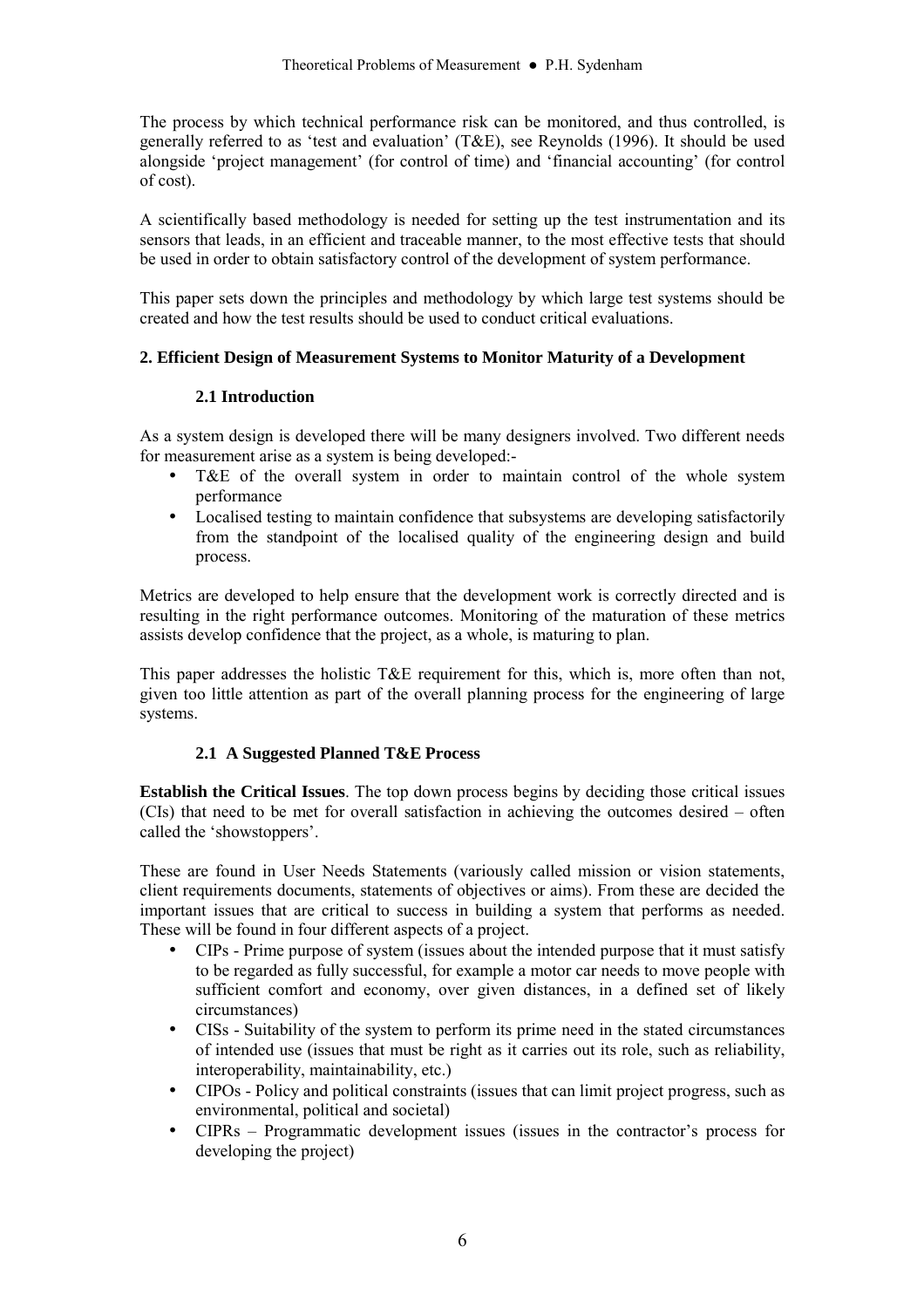Setting up this initial set of CIs is key to success in being able to monitor, and thus control by corrective action, the overall development. It is far harder to decide these than it is generally supposed. This activity must commence at the early conceptual stage of a project for it tunes system design thinking. It should not be left to the stages where design is detailed for manufacture for by then is may be too late or costly to make changes. The CIs provide a solid foundation for developing the measurement system needed for overall project performance risk control. CIs should be set up in a database to provide a record and to allow use throughout the project - as will be explained later. Each CI statement should have associated with it a brief explanation of its concept and reasoning for inclusion. The number will vary from tens for small projects, to hundreds for very large undertakings.

The project manager needs some way of knowing that these CIs are all maturing toward their goals at a satisfactory rate. Each CI will most likely be only expressible as a qualitative entity as it will be indirectly obtained from the physical measurements associated with instrument test systems. This requires the concept of the Measures Tree to now be introduced.

**Develop Measures Trees**. A CI needs some way of determining its value, and uncertainty, at any time during the project. This is done by first deciding the key Measures of Effectiveness (MOE) for each CI. An example is ëHas the aircraft sufficient range to carry out its main purpose?'

The MOEs are usually indirect measures. They, in turn, also can be broken down into Measures of Performance (MOP). These are more recognisable as measurement values (such as the ërangeí of an aircraft). Many MOPs are also not directly measurable so must be determined from yet another layer of measures, called the System Performance Parameters (SPP). It will be found that many of these are still not directly measurable, an example being the need to measure the 'dynamic centre of gravity of an aircraft', a factor key to in-flight stability. One last reticulation is needed to get to the actually measurable Technical Performance Parameter (TPP) layer.

This traceable hierarchy of descending measurements, from the many CIs, results in a set of Measures Trees, one being shown simplistically in Figure 1.



Needs Statements flow down into Measures Tree for each CI

Figure 1. The concept of the Measures Tree - that is created from systematically breaking down the Needs statement for a system development to arrive at actually measurable parameters**.**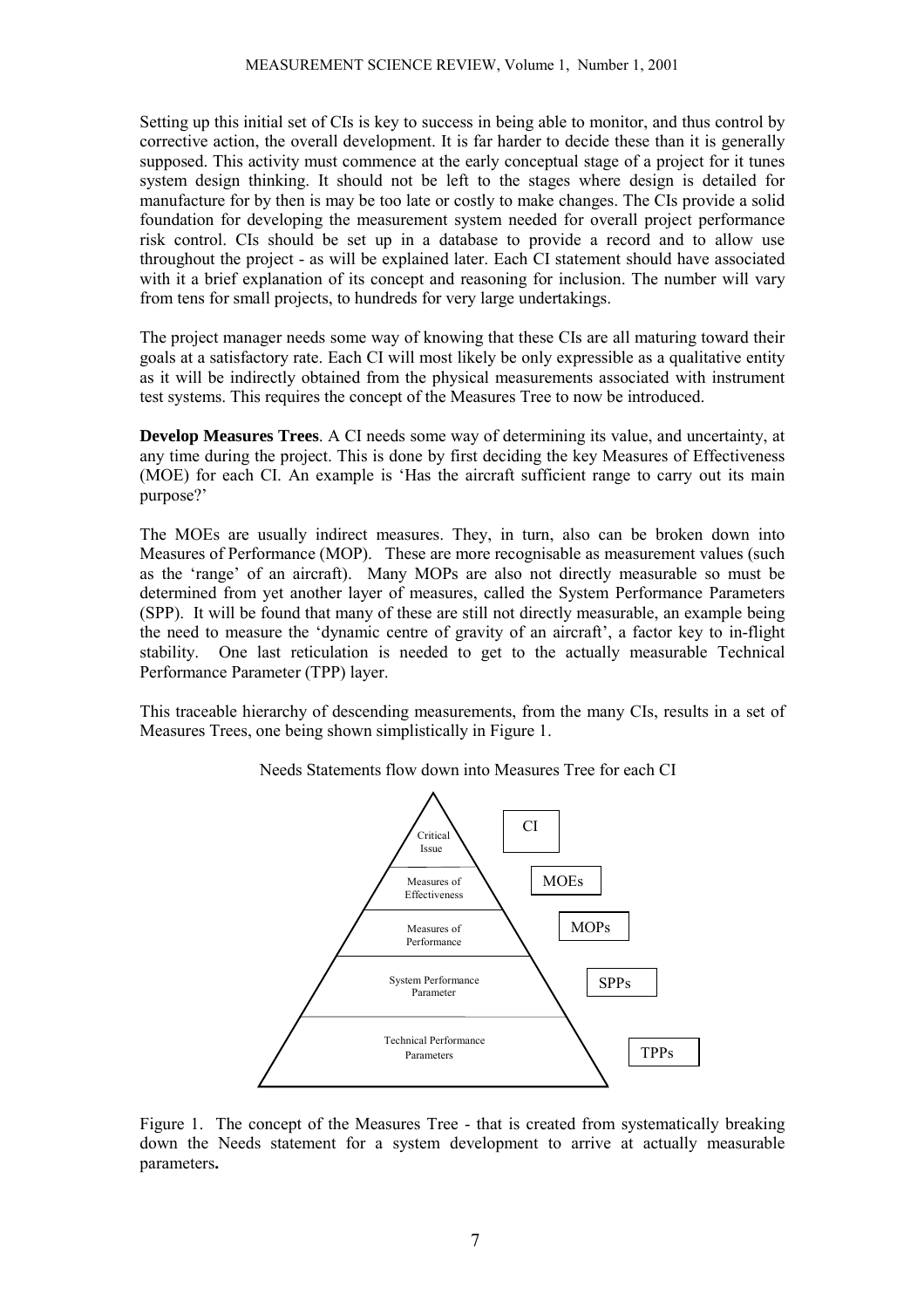Each measure in a Measures Tree must have associated with it the current best estimate of its value, plus the uncertainty estimate of that value. This allows the maturity of a measure to be assessed at any time. A common design review item in System Engineering is reporting on the progressive maturity of what are called Technical Performance Measures (TPMs), see Blanchard and Fabryky (1998). In the methodology given here these exist at appropriate nodes of Measures Trees.

A full set of measures trees for all CIs in large project can contain thousands of measurement values. Many will be used to provide data for more than one tree. If all measures are available at the TPP and SPP levels then the maturity of CI can be calculated by upwardly combining the value and uncertainty for measures trees values to arrive at the respective CI value. Comparison of the desired and actual value shows how well a design parameter is closing on the intended target. The uncertainty value is an indication of the level of confidence that can be ascribed to the value at that time.

Performing this upward, many to one, calculation presents some practical problems because the data may:-

- Have different forms thus making combination complex (single point, statistically different distributions, estimated)
- May be missing (failed tests, tests still to be carried out, etc.)
- Have varying time stamps (carried out at different times)
- Be of a legacy kind (that is, obtained from previous tests to reduce the cost of testing and may not be correct.)

However, this is not an unsurmountable problem. Methods for handling this kind of data processing situation are well developed.

**Obtain Data Using Scientifically Based Experiments.** Of all these kinds of measures in the various layers of the measures tree the only physically measurable data is that obtained from physical testing with instrument systems using suitably selected sensors - the TPPs.

Obtaining TPP data should be set up with traceable scientific rigour. Recognising that laboratory and range tests are the prime means for establishing new knowledge about the system is central to success. The activity of testing is thus the same as conducting a sound scientific experiment. The similarities between the two processes are shown in Figure 2.

| <b>Generalised Scientific Method</b>           | <b>Process for Obtaining TPP Data</b>  |
|------------------------------------------------|----------------------------------------|
| <b>I. Develop Hypothesis</b>                   |                                        |
| 1. Identify Question/Problem                   | 1. Develop Test Objectives             |
| 2. Formulate Hypothesis                        | 2. Estimate Performance                |
| II. Experiment                                 |                                        |
| 3. Plan Experiment                             | 3. Develop Test Method                 |
| 4. Conduct the Experiment                      | 4. Collect Test data                   |
| 5. Analyse Results                             | 5. Place in Measures Trees and combine |
| III. Use Measurement Data to Verify Hypothesis |                                        |
| 6. Check Hypothesis                            | 6. Compare with Thresholds             |
| 7. Refine Understanding                        | 7. Retest or extrapolate               |

Figure 2. Comparison between the Scientific and Testing Processes

Where complicated sets of TPP and SPP variables exist in a test situation the tests should be carefully designed using sound design of experiment practices, Montgomery (2001), as that